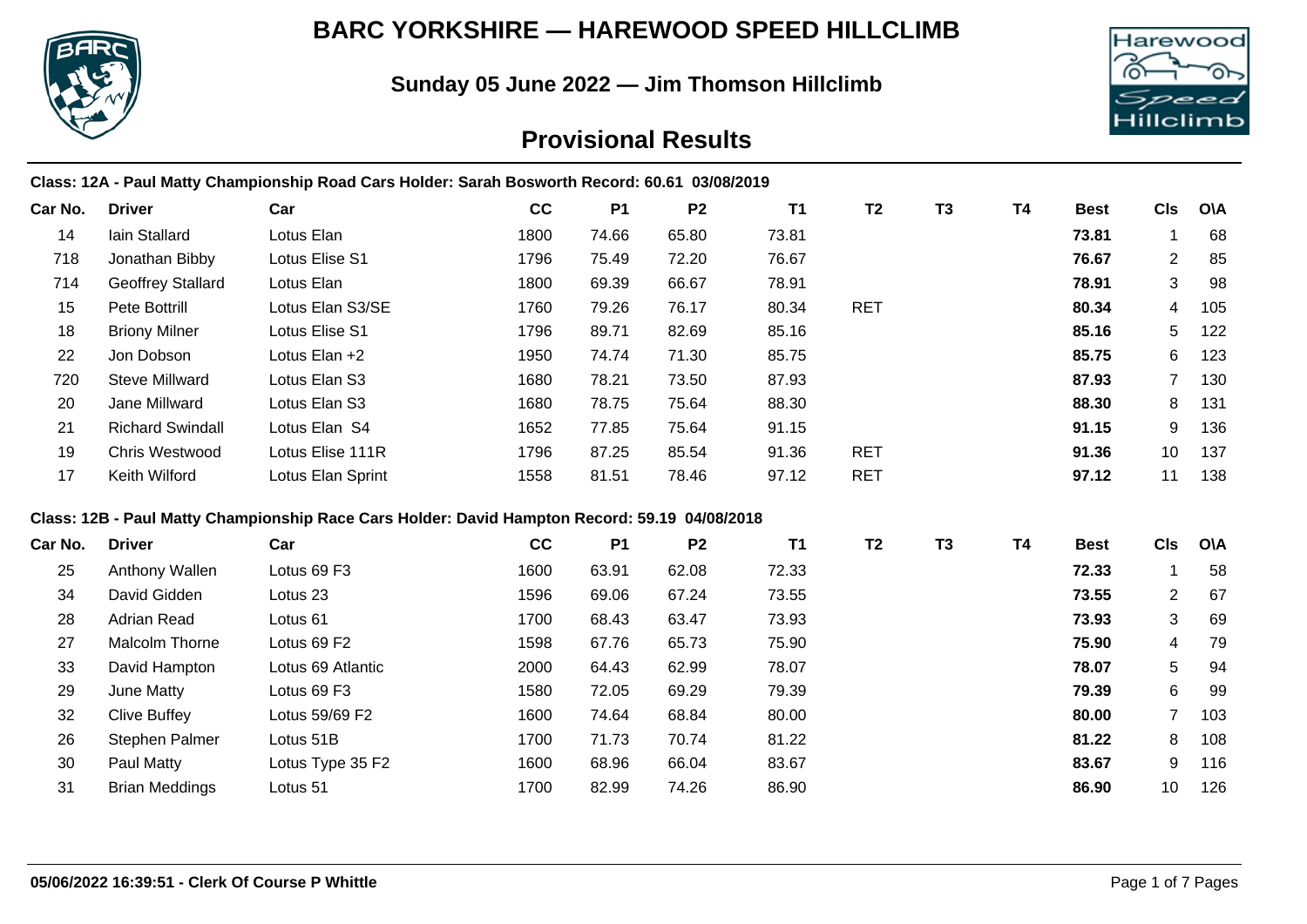## **Class: 13 - Morgan Sports Car Club Holder: Steven McDonald Record: 64.96 02/06/2013**

| Car No. | <b>Driver</b>                 | Car                                                                           | cc   | <b>P1</b> | P <sub>2</sub> | <b>T1</b> | T <sub>2</sub> | <b>T3</b> | <b>T4</b>  | <b>Best</b> | <b>CIs</b>       | <b>O\A</b> |
|---------|-------------------------------|-------------------------------------------------------------------------------|------|-----------|----------------|-----------|----------------|-----------|------------|-------------|------------------|------------|
| 37      | <b>Simon Baines</b>           | Morgan Roadster                                                               | 3700 | 70.88     | 68.39          | 77.64     | 74.29          | 72.26     |            | 72.26       | 1                | 56         |
| 42      | Steven Mcdonald               | Morgan                                                                        | 3999 | 70.35     | 88.40          | 76.16     | 78.74          | 74.16     | 72.77      | 72.77       | $\overline{c}$   | 62         |
| 44      | <b>Chris Bailey</b>           | Morgan Plus 4                                                                 | 1999 | 73.14     | 72.31          | 79.21     | 82.10          | 78.12     | 75.25      | 75.25       | 3                | 75         |
| 38      | Paul Clarke                   | Morgan Roadster Lightweight                                                   | 2967 | 71.91     | 69.51          | 77.23     | 79.82          | 76.10     |            | 76.10       | 4                | 83         |
| 43      | John Stephens                 | Morgan 4/4                                                                    | 1600 | 75.43     | 75.07          | 82.25     | 83.17          | 78.84     | 78.27      | 78.27       | 5                | 97         |
| 40      | <b>Robert Stones</b>          | Morgan Lightweight                                                            | 3000 | 79.31     | 75.98          | 82.24     | 85.97          | 79.51     | <b>RET</b> | 79.51       | 6                | 101        |
| 744     | Michele Bailey                | Morgan Plus 4                                                                 | 1998 | 82.81     | 81.72          | 85.73     | 100.16         | 86.07     | 83.94      | 83.94       | 7                | 118        |
| 41      | George Proudfoot              | Morgan 4/4 Series 1                                                           | 1267 | 86.16     | 81.02          | 93.07     | 96.86          | 86.54     | 86.00      | 86.00       | 8                | 124        |
| 39      | <b>Nigel Housley</b>          | Morgan 4/4                                                                    | 1700 | 87.34     | 84.45          | 90.64     | 92.90          | 86.67     | 87.30      | 86.67       | 9                | 125        |
|         |                               | Class: 18 - Austin Healey Cars Holder: Stuart Bullas Record: 65.84 02/08/2009 |      |           |                |           |                |           |            |             |                  |            |
| Car No. | <b>Driver</b>                 | Car                                                                           | cc   | <b>P1</b> | P <sub>2</sub> | <b>T1</b> | T <sub>2</sub> | <b>T3</b> | <b>T4</b>  | <b>Best</b> | <b>CIs</b>       | <b>O\A</b> |
| 51      | <b>William Richards</b>       | Austin Healey 3000 Mk1                                                        | 3000 | 78.72     | 75.15          | 75.26     | 91.53          |           |            | 75.26       | $\mathbf{1}$     | 76         |
| 63      | Stephen Casson                | <b>Austin Healey Sebring Sprite</b>                                           | 1330 | 72.08     | 69.78          | 81.12     | 82.07          | 77.05     |            | 77.05       | $\overline{2}$   | 88         |
| 55      | <b>Garrow Shand</b>           | <b>Austin Healey Sprite</b>                                                   | 1380 | 80.21     | 74.41          | 77.53     | 86.79          |           |            | 77.53       | 3                | 91         |
| 53      | <b>Michael Berry</b>          | Austin Healey 100M                                                            | 2660 | 77.29     | 74.34          | 79.51     | 87.76          |           |            | 79.51       | 4                | 101        |
| 61      | Paul Baker                    | Jensen Healey                                                                 | 2174 | 76.40     | 75.23          | 80.99     | 83.28          |           |            | 80.99       | 5                | 107        |
| 52      | Murray Shand                  | Austin Healey 3000                                                            | 2912 | 81.05     | 75.78          | 81.97     | 81.83          |           |            | 81.83       | 6                | 110        |
| 62      | <b>Richard Mason</b>          | Austin Healey 3000 Mk1                                                        | 3000 | 73.51     | 76.03          | 82.02     | 84.12          |           |            | 82.02       | 7                | 111        |
| 54      | John Tewson                   | Austin Healey Frogeye Sprite                                                  | 1380 | 77.12     | 74.04          | 82.34     |                |           |            | 82.34       | 8                | 112        |
| 60      | <b>Claire Giles</b>           | Austin Healey Sprite Mark 1                                                   | 1380 | 83.03     | 77.45          | 83.87     |                |           |            | 83.87       | $\boldsymbol{9}$ | 117        |
| 57      | <b>Philip Gardner</b>         | <b>Austin Healey Sprite</b>                                                   | 1380 | 79.39     | 74.69          | 85.66     | 84.47          |           |            | 84.47       | 10               | 119        |
| 56      | Robert Owen                   | <b>Austin Healey Sprite</b>                                                   | 1380 | 78.98     | 76.72          | 85.07     | 87.16          |           |            | 85.07       | 11               | 120        |
| 58      | <b>Trish Cecile-pritchard</b> | Austin Healey 3000 Mk1                                                        | 3000 | 85.39     | 81.76          | 86.96     |                |           |            | 86.96       | 12               | 127        |
| 59      | John Ducker                   | Austin Healey 100                                                             | 2660 | 83.04     | 78.54          | 87.79     | 89.48          |           |            | 87.79       | 13               | 129        |
| 49      | Lawrence Maudsley             | <b>Austin Healey Sprite</b>                                                   | 1330 | 82.02     | 78.36          | 141.70    | 90.61          |           |            | 90.61       | 14               | 134        |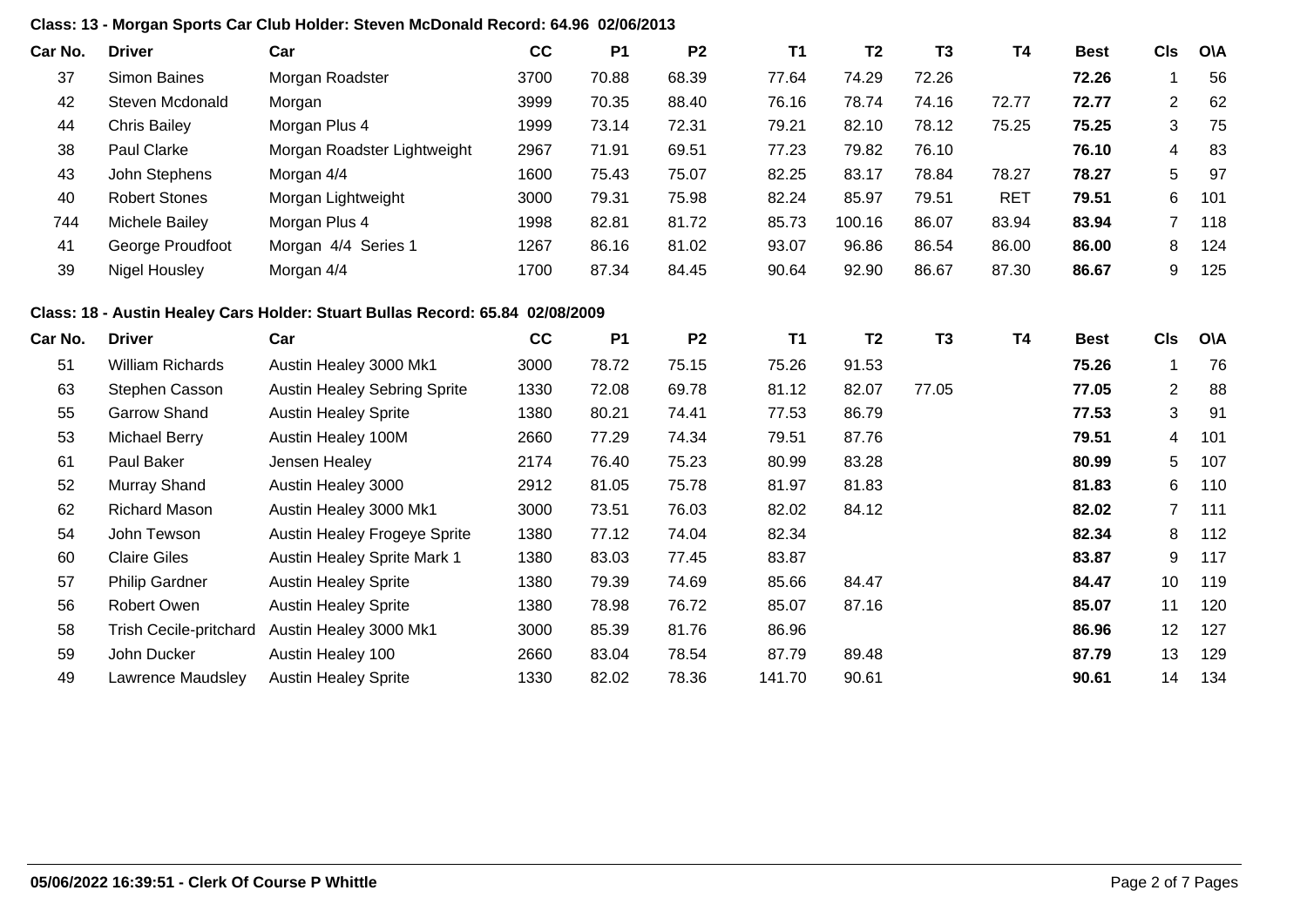### **Class: 33 - Aston Martin Owners Club Speed Series Holder: Philip House Record: 65.06 06/06/2021**

| Car No. | <b>Driver</b>          | Car                                                                                       | cc    | <b>P1</b>  | P <sub>2</sub> | <b>T1</b> | T <sub>2</sub> | T <sub>3</sub> | <b>T4</b> | <b>Best</b> | <b>CIs</b>     | O\A        |
|---------|------------------------|-------------------------------------------------------------------------------------------|-------|------------|----------------|-----------|----------------|----------------|-----------|-------------|----------------|------------|
| 73      | <b>Tom Whittaker</b>   | Aston Martin GT4                                                                          | 4700  | 72.39      | 69.48          | 70.52     | 82.95          | 76.40          |           | 70.52       | $\mathbf 1$    | 43         |
| 71      | Peter House            | <b>Aston Martin</b>                                                                       | 4300  | 69.68      | 69.91          | 73.19     | 79.46          | 77.07          |           | 73.19       | $\overline{2}$ | 65         |
| 72      | <b>Andrew Forret</b>   | <b>BMW E30 325i</b>                                                                       | 2500  | 76.03      | 75.03          | 76.65     | 92.18          | 83.94          | 81.86     | 76.65       | 3              | 84         |
| 67      | <b>Guy Staudt</b>      | <b>Aston Martin</b>                                                                       | 4735  | 73.91      | 72.34          | 79.84     | 84.08          | 77.28          |           | 77.28       | 4              | 89         |
| 70      | Mark Chandler          | Aston Martin DB7                                                                          | 3200S | 75.71      | 73.09          | 77.70     |                |                |           | 77.70       | 5              | 93         |
| 69      | <b>Graeme Gillies</b>  | Fiat Coupe 20v                                                                            | 1998  | 82.07      | 81.54          | 82.55     | 87.30          | 82.95          | 82.73     | 82.55       | 6              | 114        |
| 66      | <b>Timothy Stamper</b> | 1955 Aston Martin DB2/4                                                                   | 2992  | 82.70      | 82.00          | 85.10     | 92.03          | 102.10         |           | 85.10       | $\overline{7}$ | 121        |
| 766     | Iain Muir              | 1929 Riley Brooklands                                                                     | 1087  | 83.78      | 80.85          | 89.53     | 99.25          | 88.54          |           | 88.54       | 8              | 132        |
|         |                        | Class: 38 - Classic Marques Speed Challenge Holder: Graham Beale Record: 63.86 03/06/2018 |       |            |                |           |                |                |           |             |                |            |
| Car No. | <b>Driver</b>          | Car                                                                                       | cc    | <b>P1</b>  | P <sub>2</sub> | <b>T1</b> | T <sub>2</sub> | T <sub>3</sub> | <b>T4</b> | <b>Best</b> | <b>CIs</b>     | <b>OVA</b> |
| 128     | <b>Peter Sherratt</b>  | BMW M3                                                                                    | 3200  | 67.24      | 68.33          | 66.88     | 72.95          | 71.36          |           | 66.88       | 1              | 18         |
| 90      | <b>Matthew Eady</b>    | Ginetta G4                                                                                | 1998  | 71.13      | 67.20          | 67.49     | 74.61          | 72.54          |           | 67.49       | $\overline{2}$ | 21         |
| 77      | <b>Graham Millar</b>   | Ford Escort Mk2                                                                           | 1998  | 70.26      | 69.28          | 68.84     | 72.25          | 69.73          | 68.30     | 68.30       | 3              | 27         |
| 89      | Roger Fish             | Porsche Boxster S                                                                         | 3179  | 71.14      | 70.71          | 69.53     | 78.62          | 76.32          |           | 69.53       | 4              | 33         |
| 86      | <b>Robert Pallett</b>  | Ginetta G20                                                                               | 1800  | 72.47      | 69.58          | 69.83     | 77.41          | 75.77          |           | 69.83       | 5              | 35         |
| 87      | <b>Clive Glass</b>     | Morgan Plus 8                                                                             | 3900  | 69.84      | 68.68          | 70.17     | 75.47          |                |           | 70.17       | 6              | 39         |
| 79      | <b>Nigel Duffield</b>  | <b>Reliant Scimitar GTE</b>                                                               | 2994  | <b>DNS</b> | 70.64          | 70.67     | 77.46          | 74.42          |           | 70.67       | $\overline{7}$ | 45         |
| 84      | Phil Ludbrook          | Honda S2000                                                                               | 1997  | 71.23      | 70.61          | 71.89     | 74.10          | 73.34          |           | 71.89       | 8              | 54         |
| 80      | <b>Michael Bailey</b>  | <b>TVR Tasmin</b>                                                                         | 4992  | 77.18      | 74.66          | 72.04     | 87.96          | 118.43         |           | 72.04       | 9              | 55         |
| 85      | Jonathan Plowe         | Fiat X1/9                                                                                 | 1400T | 75.83      | 72.30          | 72.82     | 85.21          | 77.03          |           | 72.82       | 10             | 63         |
| 88      | <b>Stewart Lobley</b>  | <b>TVR Vixen</b>                                                                          | 1760  | 73.46      | 80.93          | 74.46     | 82.48          | 83.20          |           | 74.46       | 11             | 71         |
| 81      | Stephen Thomas         | <b>TVR Vixen</b>                                                                          | 1760  | 76.16      | 74.22          | 74.82     | 85.08          | 78.87          |           | 74.82       | 12             | 72         |
| 82      | Alan Voyce             | Triumph GT6                                                                               | 2000  | 79.82      | 77.58          | 77.35     | 84.59          | 80.80          |           | 77.35       | 13             | 90         |
| 78      | <b>Phil Howard</b>     | <b>Reliant Scimitar SS1</b>                                                               | 1839S | 80.22      | 77.27          | 78.79     | 86.28          | 79.13          | 77.53     | 77.53       | 14             | 91         |
| 783     | Peter Smith            | Reliant Scimitar SS1 Ti                                                                   | 1809T | 94.10      | 86.71          | 96.34     | 96.18          | 87.25          |           | 87.25       | 15             | 128        |
| 83      | Josh Climo             | <b>Reliant Scimitar SS1</b>                                                               | 1809T | 91.80      | 87.68          | 89.11     | 233.16         | 93.87          |           | 89.11       | 16             | 133        |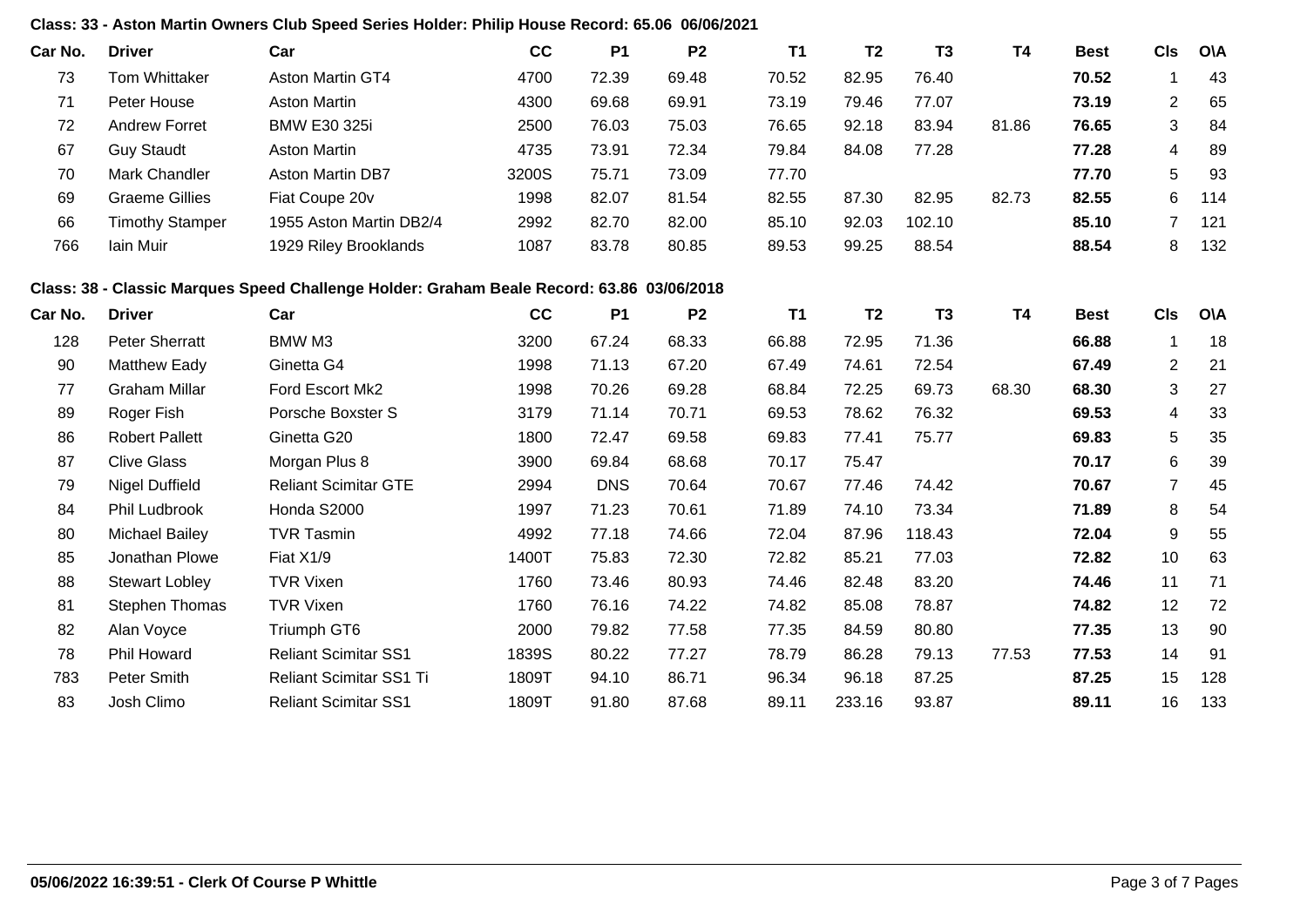#### **Class: 1A - Road Cars-Series Production up to & including 1400cc Holder: Mark Teale Record: 65.93 06/06/2021**

| Car No. | <b>Driver</b>  | Car               | cc   | P <sub>1</sub> | P <sub>2</sub> | Τ1    | T <sub>2</sub> | T <sub>3</sub> | T4    | <b>Best</b> | CIs | <b>OVA</b> |
|---------|----------------|-------------------|------|----------------|----------------|-------|----------------|----------------|-------|-------------|-----|------------|
| 98      | David Taylor   | Morris Cooper S   | 1380 | 72.87          | 71.69          | 71.01 | 80.48          | 75.53          | 72.35 | 71.01       |     | 48         |
| 97      | Sam Billington | Peugeot 205       | 1360 | 76.64          | 75.69          | 75.92 | 79.88          | 78.66          | 76.02 | 75.92       | ົ   | 80         |
| 96      | Mark Leybourne | Citroen Saxo      | 1398 | 77.82          | 76.76          | 76.72 | 82.83          | 80.17          | 77.57 | 76.72       | 3   | 86         |
| 796     | Steven Nichol  | Citroen Saxo      | 1398 | 80.84          | 77.96          | 78.82 | 81.45          | 80.29          | 78.15 | 78.15       |     | 95         |
| 93      | Laura Houseman | VW Lupo 1.4 sport | 1390 | 80.75          | 78.55          | 79.48 | 83.66          | 81.07          | 80.56 | 79.48       | 5   | 100        |
| 95      | David Kemp     | Fiat Panda 100HP  | 1368 | 82.77          | 80.97          | 81.31 | 87.73          | 99.10          |       | 81.31       | 6   | 109        |
| 94      | Andrew Jeffery | Austin Cooper S   | 1293 | 82.74          | 81.09          | 83.82 | 93.79          | 89.18          | 83.35 | 83.35       |     | 115        |

#### **Class: 1B - Road Cars - Series Production over 1400cc up to & including 2000cc Holder: Adam Riley Record: 62.57 18/09/2021**

| Car No. | <b>Driver</b>            | Car                       | cc    | <b>P1</b> | P <sub>2</sub> | <b>T1</b> | T <sub>2</sub> | T <sub>3</sub> | T4    | <b>Best</b> | <b>CIs</b>     | O\A |
|---------|--------------------------|---------------------------|-------|-----------|----------------|-----------|----------------|----------------|-------|-------------|----------------|-----|
| 118     | David Marshall           | Peugeot 205 GTI           | 1998  | 67.96     | 76.59          | 67.47     | 79.19          | 76.07          | 68.07 | 67.47       |                | 20  |
| 116     | <b>Tony Pickering</b>    | Renault Clio 182          | 1998  | 67.81     | 67.17          | 68.16     | 75.43          | 73.50          |       | 68.16       | $\overline{2}$ | 25  |
| 114     | Luke Downie              | Renault Clio 197          | 1997  | 70.47     | 68.58          | 68.66     | 75.99          | 74.47          | 70.41 | 68.66       | 3              | 28  |
| 117     | David Sykes              | Peugeot 205 GTi           | 1905  | 69.96     | 68.70          | 68.71     | 79.96          | 75.20          | 69.42 | 68.71       | 4              | 29  |
| 111     | <b>Charlie Deere</b>     | Toyota Celica 190         | 1796  | 69.22     | 69.91          | 69.83     | 75.23          | 74.28          | 70.90 | 69.83       | 5              | 35  |
| 112     | <b>Steve Clay</b>        | Mazda MX5                 | 1998  | 70.59     | 69.90          | 70.24     | 78.98          | 77.24          | 71.19 | 70.24       | 6              | 41  |
| 115     | Shane Jowett             | Honda Civic Type R        | 1998  | 71.16     | 69.04          | 70.37     | 78.55          | 75.26          | 70.33 | 70.33       | 7              | 42  |
| 113     | David Bilton             | Renault Clio 197          | 1998  | 84.67     | 73.17          | 70.85     | 77.11          | 75.04          | 72.40 | 70.85       | 8              | 47  |
| 110     | Stephen Kettlewell       | Renaultsport Clio 172 Cup | 1997  | 73.68     | 71.22          | 71.04     | 76.56          | 75.55          | 73.22 | 71.04       | 9              | 49  |
| 109     | Nick Jaggard             | Citroen Saxo VTS          | 1600  | 75.57     | 73.84          | 73.39     | 78.85          | 77.21          | 84.66 | 73.39       | 10             | 66  |
| 814     | Ian Downie               | Renault Clio 197          | 1998  | 73.52     | 73.70          | 73.94     | 81.20          | 79.90          | 74.32 | 73.94       | 11             | 70  |
| 101     | David Ruddock            | Mazda MX5                 | 1840  | 74.24     | 79.32          | 74.91     | 81.19          | 78.96          | 75.79 | 74.91       | 12             | 74  |
| 107     | Michael Holmes           | Ford Fiesta ST            | 1999  | 83.63     | 75.79          | 75.35     | 83.18          | 79.66          |       | 75.35       | 13             | 77  |
| 108     | Nabil Zahlan             | Seat Ibiza FR             | 1400T | 78.78     | 77.08          | 75.50     | 78.33          | 78.14          | 76.36 | 75.50       | 14             | 78  |
| 106     | Mike Jones               | Vauxhall Adam S           | 1364T | 78.03     | 77.72          | 75.92     | 92.82          | 88.83          |       | 75.92       | 15             | 80  |
| 104     | David Baumforth          | MG TF                     | 1800  | 78.05     | 75.67          | 76.01     | 83.06          | 103.19         |       | 76.01       | 16             | 82  |
| 103     | <b>Richard Greenwood</b> | <b>Renault Twingo GT</b>  | 1149T | 77.34     | 76.13          | 76.81     | 85.26          | 81.99          | 78.39 | 76.81       | 17             | 87  |
| 102     | Mickael Paris            | Suzuki Swift Sport        | 1598  | 83.26     | 80.16          | 80.08     | 87.13          | 83.31          | 80.71 | 80.08       | 18             | 104 |
| 105     | <b>Stuart Hodkin</b>     | <b>BMW 2002tii</b>        | 1998  | 83.35     | 83.51          | 82.50     | 87.47          | 86.43          | 83.49 | 82.50       | 19             | 113 |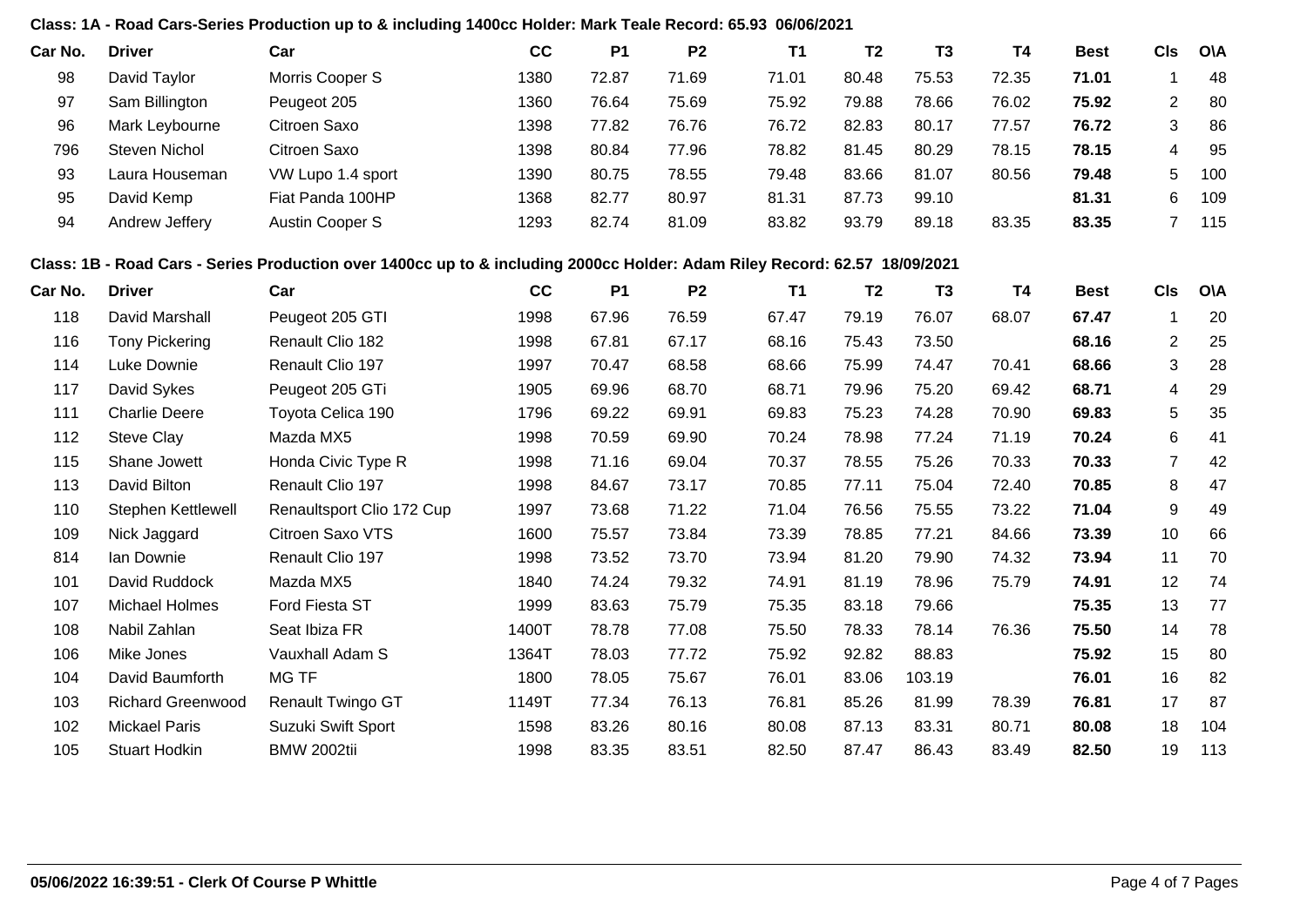|                  |                          | Class: 1C - Road Cars - Series Production over 2000cc (2 wheel drive) Holder: Adam Riley Record: 62.65 07/05/2022                                             |       |           |                |           |                |                |           |             |                |            |
|------------------|--------------------------|---------------------------------------------------------------------------------------------------------------------------------------------------------------|-------|-----------|----------------|-----------|----------------|----------------|-----------|-------------|----------------|------------|
| Car No.          | <b>Driver</b>            | Car                                                                                                                                                           | cc    | <b>P1</b> | P <sub>2</sub> | <b>T1</b> | T <sub>2</sub> | T <sub>3</sub> | <b>T4</b> | <b>Best</b> | <b>CIs</b>     | <b>OVA</b> |
| 131              | <b>Adam Riley</b>        | Honda S2000                                                                                                                                                   | 1997S | 63.12     | 63.57          | 62.21     | 63.64          |                |           | 62.21       | -1             | 5          |
| 125              | <b>Terry Deere</b>       | <b>Talbot Sunbeam Lotus</b>                                                                                                                                   | 2172  | 68.29     | 66.20          | 64.73     | 75.59          |                |           | 64.73       | $\overline{2}$ | 10         |
| 127              | Karl Jackson             | Honda S2000                                                                                                                                                   | 1997T | 67.61     | 65.80          | 65.60     | 77.03          | 73.41          | 66.83     | 65.60       | 3              | 13         |
| 130              | Kieran O brien           | Nissan 350Z                                                                                                                                                   | 3500S | 69.08     | 67.43          | 66.67     | 76.36          | 74.58          | 67.75     | 66.67       | 4              | 17         |
| 129              | Andy Bateson             | Toyota MR2 Turbo                                                                                                                                              | 1997T | 67.66     | 67.17          | 67.88     |                |                |           | 67.88       | 5              | 23         |
| 124              | Simon Howarth            | Mini John Cooper Works                                                                                                                                        | 1600T | 70.14     | 69.59          | 68.89     | 77.07          | 75.99          | 70.71     | 68.89       | 6              | 30         |
| 823              | Mike Denning             | Mini R53 Cooper S                                                                                                                                             | 1548S | 71.57     | 70.65          | 71.60     | 80.86          | 75.87          | 73.18     | 71.60       | $\overline{7}$ | 51         |
| 123              | Sam Denning              | Mini R53 Cooper S                                                                                                                                             | 1548S | 72.41     | 71.51          | F/R       | 78.81          | 75.51          | 72.41     | 72.41       | 8              | 59         |
| 122              | Jim Howarth              | Mini Cooper S                                                                                                                                                 | 1598T | 76.19     | 74.32          | 72.61     | 80.07          | 76.90          | 74.00     | 72.61       | 9              | 60         |
| 121              | Robert Wilson            | Mini Cooper S                                                                                                                                                 | 1598S | 87.58     | 80.87          | 82.88     | 88.71          | 86.46          | 80.78     | 80.78       | 10             | 106        |
|                  |                          | Class: 1D - Road Cars - Series Production over 2000cc (4 wheel drive) Holder: Jonathan Mounsey Record: 59.89 16/09/2018                                       |       |           |                |           |                |                |           |             |                |            |
| Car No.          | <b>Driver</b>            | Car                                                                                                                                                           | cc    | <b>P1</b> | <b>P2</b>      | <b>T1</b> | <b>T2</b>      | <b>T3</b>      | <b>T4</b> | <b>Best</b> | <b>CIs</b>     | <b>O\A</b> |
| 135              | <b>Richard Archbould</b> | Mitsubishi Evo Tommi Makinen                                                                                                                                  | 1998T | 63.98     | 62.88          | 62.93     | 68.57          | 67.58          |           | 62.93       | -1             | 6          |
| 134              | Tony Booth               | Mitsubishi Evo 6 RS                                                                                                                                           | 2300T | 68.39     | 68.26          | 69.08     | 104.82         |                |           | 69.08       | $\overline{2}$ | 32         |
| 60.29 07/08/2011 |                          | Class: 2A - Road Cars - Specialist Production Kit, Replica & Space-framed Cars up to & including 1700cc (car derived engines) Holder: Robert Bellerby Record: |       |           |                |           |                |                |           |             |                |            |
| Car No.          | <b>Driver</b>            | Car                                                                                                                                                           | cc    | <b>P1</b> | P <sub>2</sub> | <b>T1</b> | T <sub>2</sub> | T <sub>3</sub> | <b>T4</b> | <b>Best</b> | <b>CIs</b>     | <b>O\A</b> |
| 138              | Michael Bellerby         | Sylva Striker                                                                                                                                                 | 1600  | 67.82     | 65.98          | 66.18     | 79.32          | 73.97          | 69.04     | 66.18       | $\mathbf 1$    | 15         |
| 137              | John Bransfield          | Caterham 7 Super Sport                                                                                                                                        | 1600  | 71.53     | 69.76          | 70.20     | 76.77          | 77.03          | 73.37     | 70.20       | $\overline{2}$ | 40         |
|                  |                          | Class: 2B - Road Cars - Specialist Production Kit, Replica & Space-framed Cars over 1700c (car derived engines) Holder: Simon Green Record: 59.08 07/08/2011  |       |           |                |           |                |                |           |             |                |            |
| Car No.          | <b>Driver</b>            | Car                                                                                                                                                           | cc    | <b>P1</b> | P <sub>2</sub> | <b>T1</b> | T <sub>2</sub> | T <sub>3</sub> | <b>T4</b> | <b>Best</b> | <b>CIs</b>     | <b>O\A</b> |
| 140              | Derek Leetham            | <b>Westfield SEIW</b>                                                                                                                                         | 2100  | 65.87     | 63.63          | 64.05     | 72.86          | 71.04          | 65.16     | 64.05       | $\overline{1}$ | 8          |
| 141              | <b>Richard Paterson</b>  | Raw Striker RS500                                                                                                                                             | 1998  | 66.59     | 65.20          | 88.50     | 75.07          | 73.54          | 66.10     | 66.10       | $\overline{2}$ | 14         |
|                  | Record: 60.81 21/09/2014 | Class: 2D - Road Cars - Specialist Production with Motor Cycle derived engines and those cars not eligible for classes 2A, 2B or 2E Holder: Robert Bellerby   |       |           |                |           |                |                |           |             |                |            |
| Car No.          | <b>Driver</b>            | Car                                                                                                                                                           | cc    | <b>P1</b> | P <sub>2</sub> | <b>T1</b> | T <sub>2</sub> | T3             | <b>T4</b> | <b>Best</b> | <b>CIs</b>     | <b>O\A</b> |
| 146              | Peter Vincent            | Vauxhall VX220                                                                                                                                                | 2200S | 68.14     | 67.57          | 66.49     | 78.77          | 73.73          |           | 66.49       | $\mathbf{1}$   | 16         |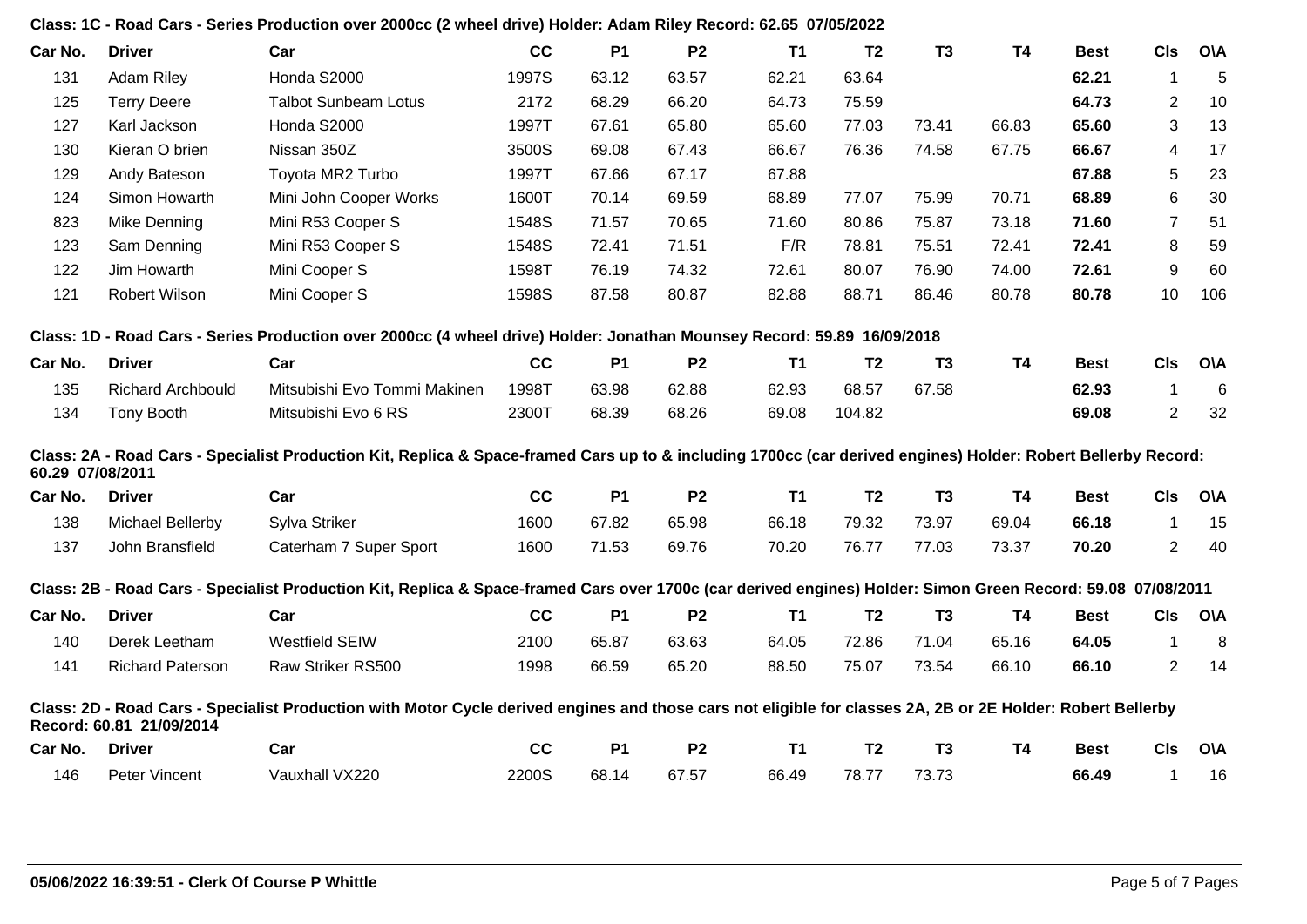| <b>Driver</b>       | Car                         | cc    | <b>P1</b>  | P <sub>2</sub> | <b>T1</b>  | T <sub>2</sub>                                                                                                                                                                                                 | T <sub>3</sub>                                                                                                    | <b>T4</b> | <b>Best</b> | <b>CIs</b>     | <b>O\A</b>                                                                                                                                                                                                                                                                                                                                                                                                                                                                            |
|---------------------|-----------------------------|-------|------------|----------------|------------|----------------------------------------------------------------------------------------------------------------------------------------------------------------------------------------------------------------|-------------------------------------------------------------------------------------------------------------------|-----------|-------------|----------------|---------------------------------------------------------------------------------------------------------------------------------------------------------------------------------------------------------------------------------------------------------------------------------------------------------------------------------------------------------------------------------------------------------------------------------------------------------------------------------------|
| David Leach         | Lotus Elise S1              | 1796  | 68.84      | 67.21          | 68.21      | 74.63                                                                                                                                                                                                          | 72.81                                                                                                             | 69.10     | 68.21       | 1              | 26                                                                                                                                                                                                                                                                                                                                                                                                                                                                                    |
|                     |                             |       |            |                |            |                                                                                                                                                                                                                |                                                                                                                   |           |             |                |                                                                                                                                                                                                                                                                                                                                                                                                                                                                                       |
| <b>Driver</b>       | Car                         | cc    | <b>P1</b>  | P <sub>2</sub> | <b>T1</b>  | T <sub>2</sub>                                                                                                                                                                                                 | T <sub>3</sub>                                                                                                    | <b>T4</b> | <b>Best</b> | <b>CIs</b>     | <b>O\A</b>                                                                                                                                                                                                                                                                                                                                                                                                                                                                            |
| <b>Neil Turner</b>  | Mini Cooper S               | 1380  | 66.20      | 65.47          | 64.49      | 71.63                                                                                                                                                                                                          | 69.96                                                                                                             | 66.42     | 64.49       | $\mathbf{1}$   | 9                                                                                                                                                                                                                                                                                                                                                                                                                                                                                     |
| Jonathan North      | Mini Cooper                 | 1293  | 70.83      | 69.68          | 67.81      | 77.11                                                                                                                                                                                                          | 82.47                                                                                                             |           | 67.81       | $\overline{2}$ | 22                                                                                                                                                                                                                                                                                                                                                                                                                                                                                    |
| Paul Bewsher        | Mini Mk3                    | 1380  | 73.99      | 72.45          | 71.77      | 79.66                                                                                                                                                                                                          | 86.28                                                                                                             |           | 71.77       | 3              | 53                                                                                                                                                                                                                                                                                                                                                                                                                                                                                    |
|                     |                             |       |            |                |            |                                                                                                                                                                                                                |                                                                                                                   |           |             |                |                                                                                                                                                                                                                                                                                                                                                                                                                                                                                       |
| <b>Driver</b>       | Car                         | cc    | <b>P1</b>  | P <sub>2</sub> | <b>T1</b>  | T <sub>2</sub>                                                                                                                                                                                                 | T <sub>3</sub>                                                                                                    | <b>T4</b> | Best        | <b>CIs</b>     | <b>O\A</b>                                                                                                                                                                                                                                                                                                                                                                                                                                                                            |
| <b>Tracey Wise</b>  | Lotus Elise S1              | 1800  | 63.33      | F/R            | 61.93      | 71.95                                                                                                                                                                                                          | 76.35                                                                                                             |           | 61.93       | 1              | $\overline{4}$                                                                                                                                                                                                                                                                                                                                                                                                                                                                        |
| Ralph Pinder        | Peugeot 205 Gti             | 1951  | 69.19      | 69.38          | 66.89      | 78.23                                                                                                                                                                                                          | 74.86                                                                                                             |           | 66.89       | $\overline{2}$ | 19                                                                                                                                                                                                                                                                                                                                                                                                                                                                                    |
| Adam Warren         | Honda Integra               | 1800  | 78.97      | 71.26          | 70.57      | 80.03                                                                                                                                                                                                          | 74.60                                                                                                             | 69.99     | 69.99       | 3              | 38                                                                                                                                                                                                                                                                                                                                                                                                                                                                                    |
| <b>Warren Reece</b> | Peugeot 205 GTI             | 1905  | 73.32      | 71.74          | 70.71      | 80.05                                                                                                                                                                                                          | 75.46                                                                                                             | 74.80     | 70.71       | 4              | 46                                                                                                                                                                                                                                                                                                                                                                                                                                                                                    |
| Gavin Millward      | MK2 Volkswagen Golf         | 1781  | 146.33     | 76.60          | 74.84      | 82.41                                                                                                                                                                                                          | 90.29                                                                                                             | 75.24     | 74.84       | 5              | 73                                                                                                                                                                                                                                                                                                                                                                                                                                                                                    |
|                     |                             |       |            |                |            |                                                                                                                                                                                                                |                                                                                                                   |           |             |                |                                                                                                                                                                                                                                                                                                                                                                                                                                                                                       |
| <b>Driver</b>       | Car                         | cc    | <b>P1</b>  | P <sub>2</sub> | <b>T1</b>  | T <sub>2</sub>                                                                                                                                                                                                 | T <sub>3</sub>                                                                                                    | <b>T4</b> | Best        | <b>CIs</b>     | <b>O\A</b>                                                                                                                                                                                                                                                                                                                                                                                                                                                                            |
| Joshua Oakes        | <b>Reliant Scimitar SS1</b> | 1809T | 67.32      | 70.31          | 65.28      | 72.05                                                                                                                                                                                                          | 69.40                                                                                                             |           | 65.28       | 1              | 11                                                                                                                                                                                                                                                                                                                                                                                                                                                                                    |
|                     |                             |       |            |                |            |                                                                                                                                                                                                                |                                                                                                                   |           |             |                |                                                                                                                                                                                                                                                                                                                                                                                                                                                                                       |
| <b>Driver</b>       | Car                         | cc    | <b>P1</b>  | P <sub>2</sub> | <b>T1</b>  | T <sub>2</sub>                                                                                                                                                                                                 | T <sub>3</sub>                                                                                                    | <b>T4</b> | Best        | CIs            | <b>O\A</b>                                                                                                                                                                                                                                                                                                                                                                                                                                                                            |
| <b>Andrew Steel</b> | Westfield                   | 1396  | 64.78      | 67.55          | 60.50      | 74.38                                                                                                                                                                                                          |                                                                                                                   |           | 60.50       | 1              | $\mathbf{3}$                                                                                                                                                                                                                                                                                                                                                                                                                                                                          |
| Richard Vaughan     | Westfield 7 SE              | 998   | 76.00      | 84.81          | <b>RET</b> |                                                                                                                                                                                                                |                                                                                                                   |           | <b>RET</b>  |                |                                                                                                                                                                                                                                                                                                                                                                                                                                                                                       |
| Tom Vaughan         | Westfield 7 SE              | 1000  | <b>DNF</b> | 70.11          | <b>RET</b> |                                                                                                                                                                                                                |                                                                                                                   |           | <b>RET</b>  |                |                                                                                                                                                                                                                                                                                                                                                                                                                                                                                       |
|                     |                             |       |            |                |            |                                                                                                                                                                                                                |                                                                                                                   |           |             |                |                                                                                                                                                                                                                                                                                                                                                                                                                                                                                       |
| <b>Driver</b>       | Car                         | cc    | <b>P1</b>  | P <sub>2</sub> | T1         | T <sub>2</sub>                                                                                                                                                                                                 | T <sub>3</sub>                                                                                                    | <b>T4</b> | <b>Best</b> | <b>CIs</b>     | <b>O\A</b>                                                                                                                                                                                                                                                                                                                                                                                                                                                                            |
| John Prickett       | Radical PR6                 | 1340S | 59.15      | 59.65          | 57.69      | 64.70                                                                                                                                                                                                          | 63.33                                                                                                             |           | 57.69       | 1              | $\mathbf 1$                                                                                                                                                                                                                                                                                                                                                                                                                                                                           |
| David Macfarlane    | OMS SC1                     | 1137  | 61.69      | 65.99          | 59.24      | 67.72                                                                                                                                                                                                          | 67.63                                                                                                             | 63.29     | 59.24       | $\overline{2}$ | $\boldsymbol{2}$                                                                                                                                                                                                                                                                                                                                                                                                                                                                      |
|                     | 19/09/2015<br>25/08/2019    |       |            |                |            | Class: 3C - Modified Cars - Series Production over 2000cc Holder: Steven Darley Record: 56.82 07/05/2022<br>Class: 4A - Sports Libre Cars up to & including 2000cc Holder: Ed Hollier Record: 54.34 08/07/2007 | Class: 3A - Modified Cars-Series Production up to & including 1400cc Holder: Gavin Neate Record: 62.88 11/04/2021 |           |             |                | Class: 2E - Road Cars - Lotus Elise and other non-ferrous chassis construction cars up to & including 1800cc Holder: Tracey Taylor West Record: 62.51<br>Class: 3B - Modified Production Cars excluding Kit, Replica and Space-framed Cars over 1400cc up to & including 2000cc Holder: Sarah Bosworth Record: 59.52<br>Class: 3F - Modified Cars - Specialist Production Kit, Replica & Space-framed Cars up to & including 1700cc Holder: Andrew Griffiths Record: 57.32 05/07/2009 |